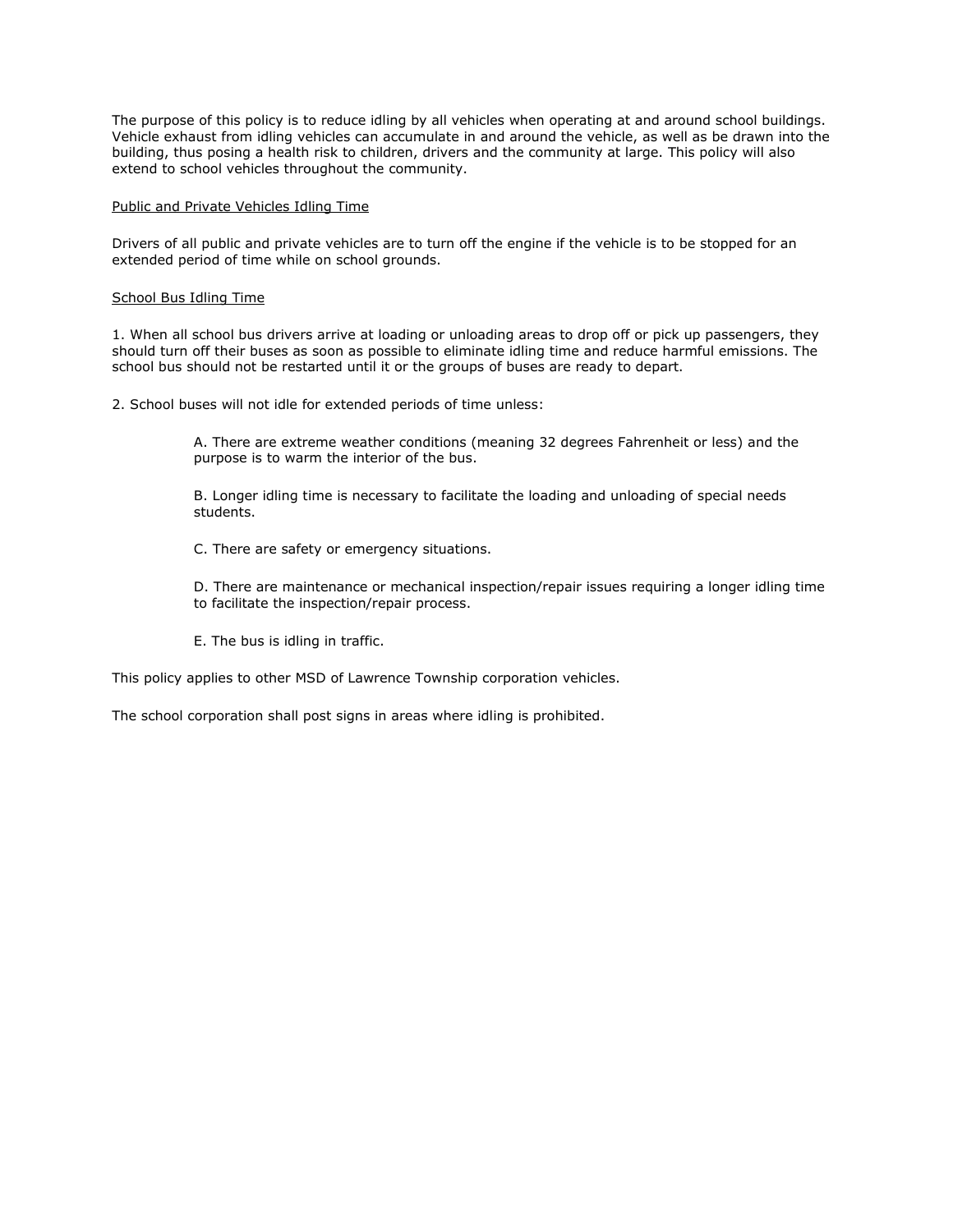# **Idling Vehicles on School Property**

It has been documented that idling vehicles contribute to a wide range of health and environmental problems including triggering asthma attacks, carbon monoxide poisoning, eye and respiratory irritation, contributing to ozone generation, and air pollution.

Researchers have also proven that not only is it not necessary for vehicles to idle, periods of long idling cause more wear to the engine and waste fuel. Schools and corporations that have adopted idling programs have realized savings in fuel and vehicle maintenance costs.

The Indiana IAQ Rule 410 IAC 33-4-3 requires schools to adopt and enforce a policy limiting vehicle idling on school campuses.

Consideration should be given to locations of building air intakes when evaluating "No Idling Zones" so as to minimize exhaust fumes being drawn into the building. Schools and school corporations may utilize the template sign available at the end of this section provided courtesy of the Indiana Department of Environmental Management, 5 Star Childcare program (http://www.in.gov/idem/4180.htm).

Below is an example policy that schools may modify and adopt. In addition there are several policies available on the internet, such as one available at the Indiana State School Bus Driver's Association website: [http://www.issbus.com](http://www.issbus.com/) , or at EPA's Tools for Schools webpage: http://earth1.epa.gov/cleanschoolbus/idling\_policy.htm

#### **Example Policy:**

School Corporations are free to use and modify this policy to meet their needs.

#### **\*\*\*\*\* School Corporation Policy to Limit Vehicle Idling \*\*\*\*\*\*\*\*\*\*\*\*\*\*\*\*\*\*\*\*\*\*\*\*\*\*\***

**A: Purpose –** This policy is to limit vehicle emissions that might be brought into school buildings as mandated by 410 IAC 33-4-3. This will improve the health of students and staff through reduced exposure to these emissions.

**B: Applicability –** This policy applies to all public and private vehicles on the school campus. **C: Idling** 

#### **1. Posting**

**a)** The school shall post signs in areas where idling is prohibited

## **2. Requirements**

**a)** Drivers of vehicles are to turn off the engine if the vehicle is to be stopped more than 5 minutes. (Engine cool down periods recommended by vehicle manufacturer may be followed)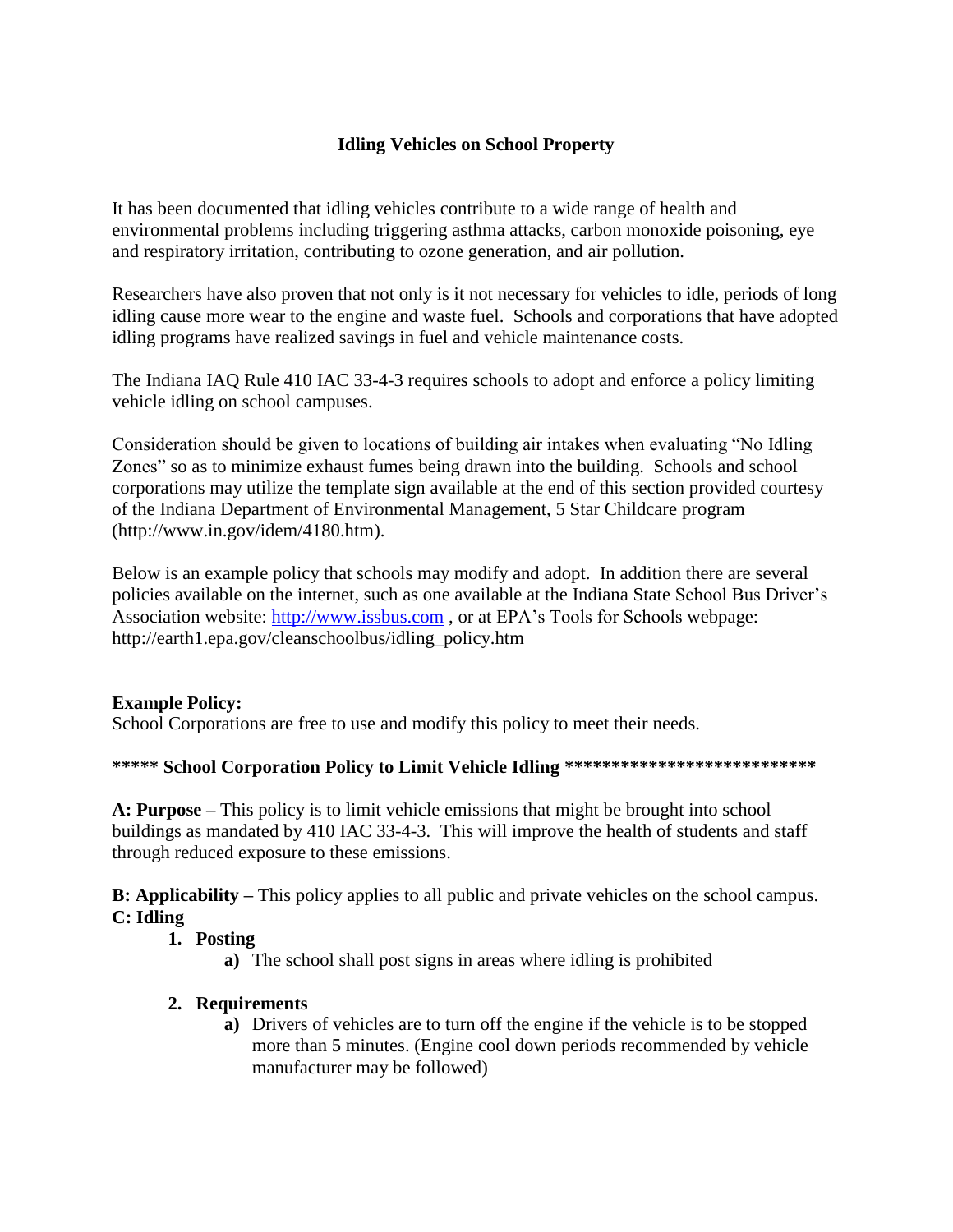- **b)** The employer of the bus driver shall inform the bus driver of these requirements.
- **c)** Teachers and school staff shall be informed of this policy at the start of each school year.
- **d)** During student / parent orientations, parents, and all students shall be informed of this policy.
- **e)** Any complaints of non-compliance are to be filed with the Superintendent's office.
- **f)** Any complaints of non-compliance will be reviewed and action taken as necessary.

## **D: Exemptions**

## **1. Safety of Children or Emergencies**

- **a)** Use of lift equipment during loading or unloading of individuals with special needs.
- **b)** Use of heater or air conditioning during loading or unloading of individuals with special needs.
- **c)** Use of defrosters, heaters, air conditioners, or any other equipment for heath or safety concerns.
- **d)** Use of bus headlights or flasher warning lights for safety or visibility purposes.
- **e)** For other safety or emergency issues.

## **2. Hot or Cold Weather**

- **a)** If bus drivers are at a location more than 15 minutes, a waiting area should be provided for their use after turning off the bus engine.
- **b)** From ( beginning date) to (ending date) if necessary and the bus has air conditioning, the bus may idle for a minimal period to cool the bus prior to loading, or while students remain on the bus.
- **c)** If necessary due to cold temperatures, a vehicle may idle for a minimal time to warm the vehicle.

## **3. Maintenance Operations**

.

- **a)** (When possible, maintenance operations should not be conducted within 100 feet of a school building housing classrooms.) Buses may idle as necessary as part of a pre-trip safety inspection.
- **b)** If necessary to make emergency repairs to vehicles. ( for example jump starting another vehicle)